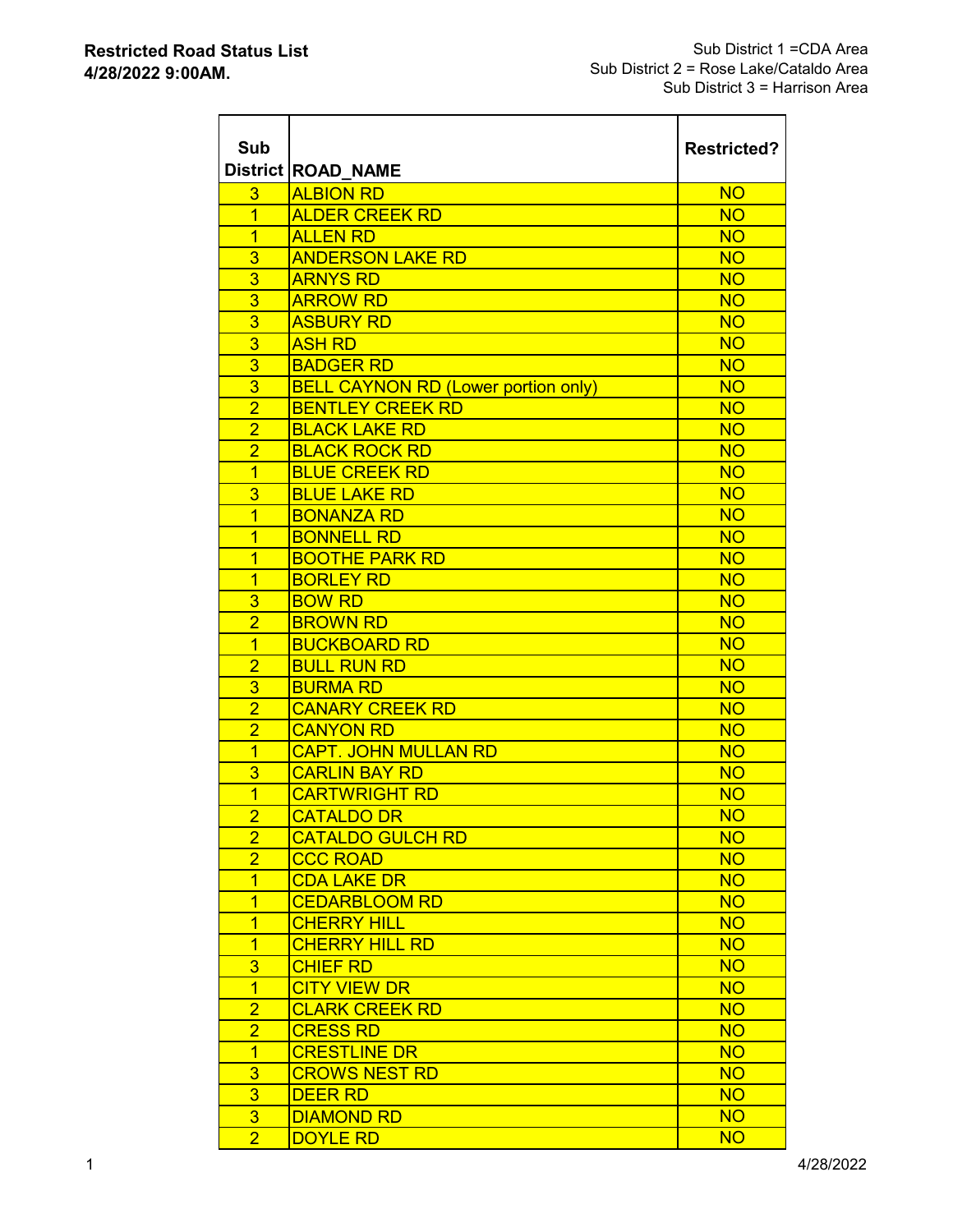| Sub            | <b>District ROAD NAME</b>      | <b>Restricted?</b> |
|----------------|--------------------------------|--------------------|
| $\overline{2}$ | <b>DREDGE RD</b>               | <b>NO</b>          |
| 3              | <b>DRIFTWOOD HEIGHT DR</b>     | <b>NO</b>          |
| $\overline{2}$ | <b>DUDLEY RD</b>               | <b>NO</b>          |
| $\overline{2}$ | <b>EAGLE PEAK RD</b>           | <b>NO</b>          |
| $\overline{2}$ | <b>EAST LANE RD</b>            | <b>NO</b>          |
| 3              | <b>EAST POINT RD</b>           | <b>NO</b>          |
| $\overline{1}$ | <b>EBERT RD</b>                | <b>NO</b>          |
| 3              | <b>EDDYVILLE RD</b>            | <b>NO</b>          |
| 3              | <b>ELK RD</b>                  | <b>NO</b>          |
| 3              | <b>EMERALD DR</b>              | <b>NO</b>          |
| $\overline{2}$ | <b>EVANS CREEK RD</b>          | <b>NO</b>          |
| 3              | <b>FAWN DR</b>                 | <b>NO</b>          |
| $\overline{2}$ | <b>FERN CREEK RD</b>           | <b>NO</b>          |
| $\overline{1}$ | <b>FERNAN HILL RD</b>          | <b>NO</b>          |
| $\overline{1}$ | <b>FERNAN LAKE RD</b>          | <b>NO</b>          |
| 3              | <b>FIRDR</b>                   | <b>NO</b>          |
| $\overline{1}$ | <b>FIRESTEED RD</b>            | <b>NO</b>          |
| $\overline{1}$ | <b>FOLSOM RIDGE RD</b>         | <b>NO</b>          |
| $\overline{2}$ | <b>FOURTH OF JULY CREEK RD</b> | <b>NO</b>          |
| $\overline{1}$ | <b>FRENCH GULCH RD</b>         | <b>NO</b>          |
| $\overline{1}$ | <b>FRONTAGE ROAD</b>           | <b>NO</b>          |
| $\overline{1}$ | <b>GALENA DR</b>               | <b>NO</b>          |
| 3              | <b>GARNET DR</b>               | <b>NO</b>          |
| $\overline{1}$ | <b>GATEWAY RANCH RD</b>        | <b>NO</b>          |
| 3              | <b>GEM RD</b>                  | <b>NO</b>          |
| $\overline{1}$ | <b>GOLD RUSH RD</b>            | <b>NO</b>          |
| 3              | <b>GOTHAM BAY RD</b>           | <b>NO</b>          |
| 3              | <b>GOZZER RD</b>               | <b>NO</b>          |
| 3              | <b>GREEN MOUNTAIN RD</b>       | <b>NO</b>          |
| $\overline{1}$ | <b>GROUSE MEADOW DR</b>        | <b>NO</b>          |
| $\overline{1}$ | <b>GUNNISON PL</b>             | <b>NO</b>          |
| 3              | <b>HALF ROUND BAY RD</b>       | <b>NO</b>          |
| $\overline{2}$ | <b>HARDY CREEK RD</b>          | <b>NO</b>          |
| $\overline{2}$ | <b>HARDY LOOP RD</b>           | <b>NO</b>          |
| 3              | <b>HARLOW POINT RD</b>         | <b>NO</b>          |
| $\overline{1}$ | <b>HARRISON AVE</b>            | <b>NO</b>          |
| 3              | <b>HAWK RD</b>                 | <b>NO</b>          |
| 3              | <b>HAWTHORNE DR</b>            | <b>NO</b>          |
| $\overline{2}$ | <b>HAYDEN CREEK RD</b>         | <b>NO</b>          |
| $\overline{2}$ | <b>HAYDEN LOOP RD</b>          | <b>NO</b>          |
| 3              | <b>HEADLANDS RD</b>            | <b>NO</b>          |
| 3              | <b>HELLS GULCH RD</b>          | <b>NO</b>          |
| $\overline{1}$ | <b>HIGHVIEW RD</b>             | <b>NO</b>          |
| $\overline{1}$ | <b>HILL DR</b>                 | <b>NO</b>          |
| $\overline{1}$ | <b>HILLCREST DRIVE</b>         | <b>NO</b>          |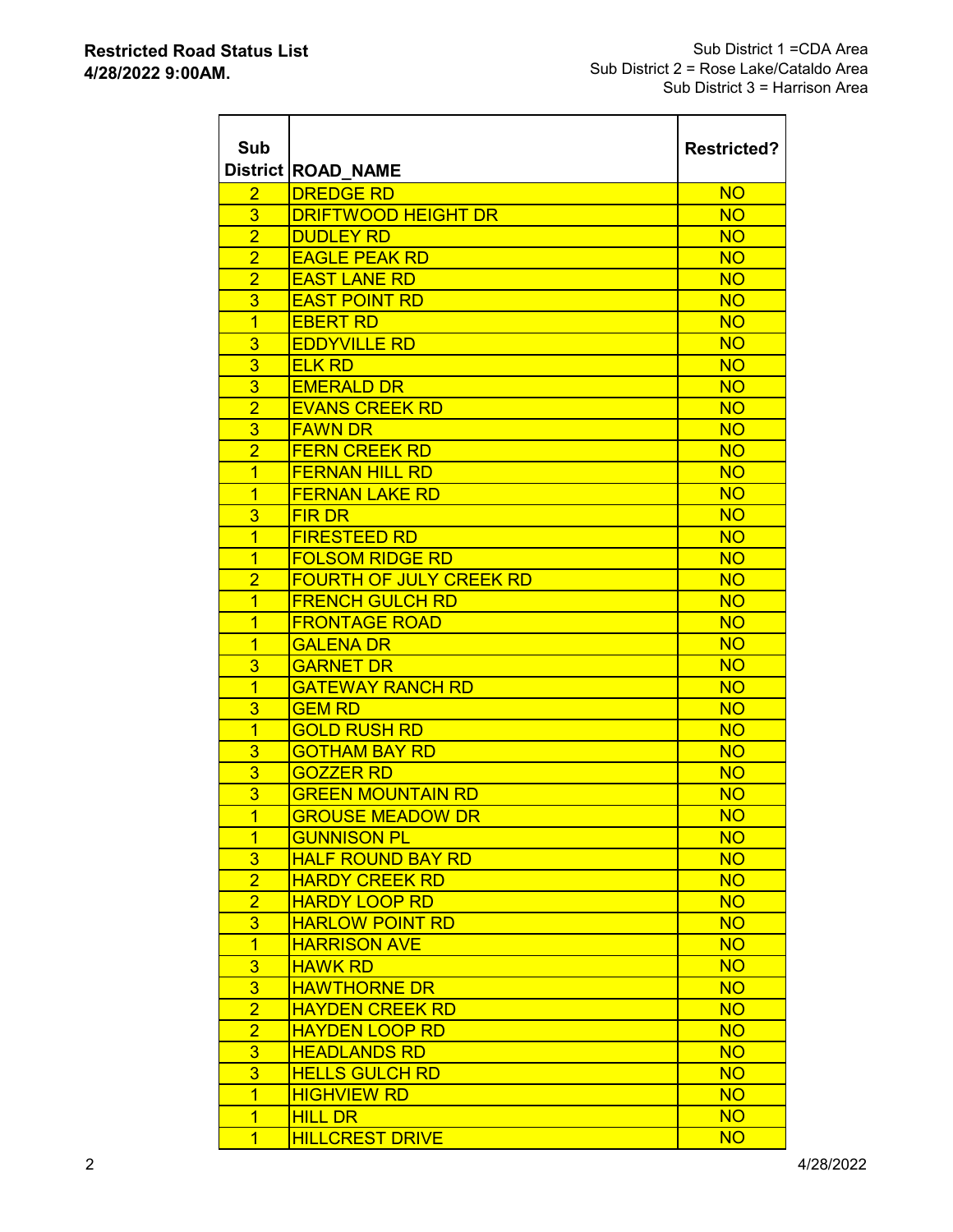$\overline{a}$  and  $\overline{a}$  and  $\overline{a}$  and  $\overline{a}$ 

| Sub            | <b>District ROAD NAME</b>          | <b>Restricted?</b> |
|----------------|------------------------------------|--------------------|
| 3              | <b>HOLLY RD</b>                    | <b>NO</b>          |
| $\overline{1}$ | <b>HOLT RD</b>                     | <b>NO</b>          |
| 3              | <b>INDIAN MOUNTAIN RD</b>          | <b>NO</b>          |
| 3              | <b>JOHN MOSS RD</b>                | <b>NO</b>          |
| $\overline{1}$ | <b>JOHNSON RD</b>                  | <b>NO</b>          |
| $\overline{1}$ | <b>KEMPTON RD</b>                  | <b>NO</b>          |
| $\overline{2}$ | <b>KILLARNEY LAKE RD</b>           | <b>NO</b>          |
| $\overline{2}$ | <b>KING ST</b>                     | <b>NO</b>          |
| $\overline{1}$ | <b>KITTY LN</b>                    | <b>NO</b>          |
| $\overline{1}$ | <b>KOKANEE BAY CT</b>              | <b>NO</b>          |
| 3              | <b>LACON LN</b>                    | <b>NO</b>          |
| 3              | <b>LAMB RD</b>                     | <b>NO</b>          |
| $\overline{1}$ | <b>LANDING RD</b>                  | <b>NO</b>          |
| 3              | <b>LANE RD</b>                     | <b>NO</b>          |
| 3              | <b>LARCH DR</b>                    | <b>NO</b>          |
| $\overline{1}$ | <b>LAST CHANCE RD</b>              | <b>NO</b>          |
| $\overline{2}$ | <b>LATOUR CREEK RD</b>             | <b>NO</b>          |
| $\overline{1}$ | <b>LILLY DR</b>                    | <b>NO</b>          |
| 3              | <b>LISA RD</b>                     | <b>NO</b>          |
| $\overline{1}$ | <b>LITTLE JOE RD</b>               | <b>NO</b>          |
| 3              | <b>MANIFOLD RD</b>                 | <b>NO</b>          |
| $\overline{1}$ | <b>MARIE CREEK RD</b>              | <b>NO</b>          |
| $\overline{1}$ | <b>MARMOT TRL</b>                  | <b>NO</b>          |
| 3              | <b>MAVES LN</b>                    | <b>NO</b>          |
| $\overline{2}$ | <b>MEADOW RD</b>                   | <b>NO</b>          |
| $\overline{2}$ | <b>MEDIMONT RD</b>                 | <b>NO</b>          |
| 1              | <b>MEYERS HILL RD</b>              | <b>NO</b>          |
| $\overline{2}$ | <b>MISSION RD</b>                  | <b>NO</b>          |
| $\overline{1}$ | <b>MOLSTEAD LANE</b>               | <b>NO</b>          |
| $\overline{1}$ | <b>MULLAN TRAIL RD (East Side)</b> | <b>NO</b>          |
| $\mathbf{1}$   | <b>MULLAN TRAIL RD (West side)</b> | <b>NO</b>          |
| $\overline{1}$ | <b>MURPHY RD</b>                   | <b>NO</b>          |
| $\overline{1}$ | <b>NEWELL RD</b>                   | <b>NO</b>          |
| 3              | <b>OGARA RD</b>                    | <b>NO</b>          |
| 3              | <b>PARKER AVE</b>                  | <b>NO</b>          |
| $\overline{1}$ | <b>PONDEROSA DR*</b>               | <b>NO</b>          |
| $\overline{2}$ | <b>POPLAR ST</b>                   | <b>NO</b>          |
| $\overline{1}$ | <b>POTLATCH HILL RD</b>            | <b>NO</b>          |
| $\overline{2}$ | <b>QUEEN ST</b>                    | <b>NO</b>          |
| $\overline{2}$ | <b>RAINY HILL RD</b>               | <b>NO</b>          |
| $\overline{1}$ | <b>REAGAN DR</b>                   | <b>NO</b>          |
| $\overline{1}$ | <b>REEVA LANE</b>                  | <b>NO</b>          |
| $\overline{2}$ | <b>RIVER RD</b>                    | <b>NO</b>          |
| $\overline{2}$ | <b>ROBIN DR</b>                    | <b>NO</b>          |
| $\overline{2}$ | <b>ROBINSON CREEK RD</b>           | <b>NO</b>          |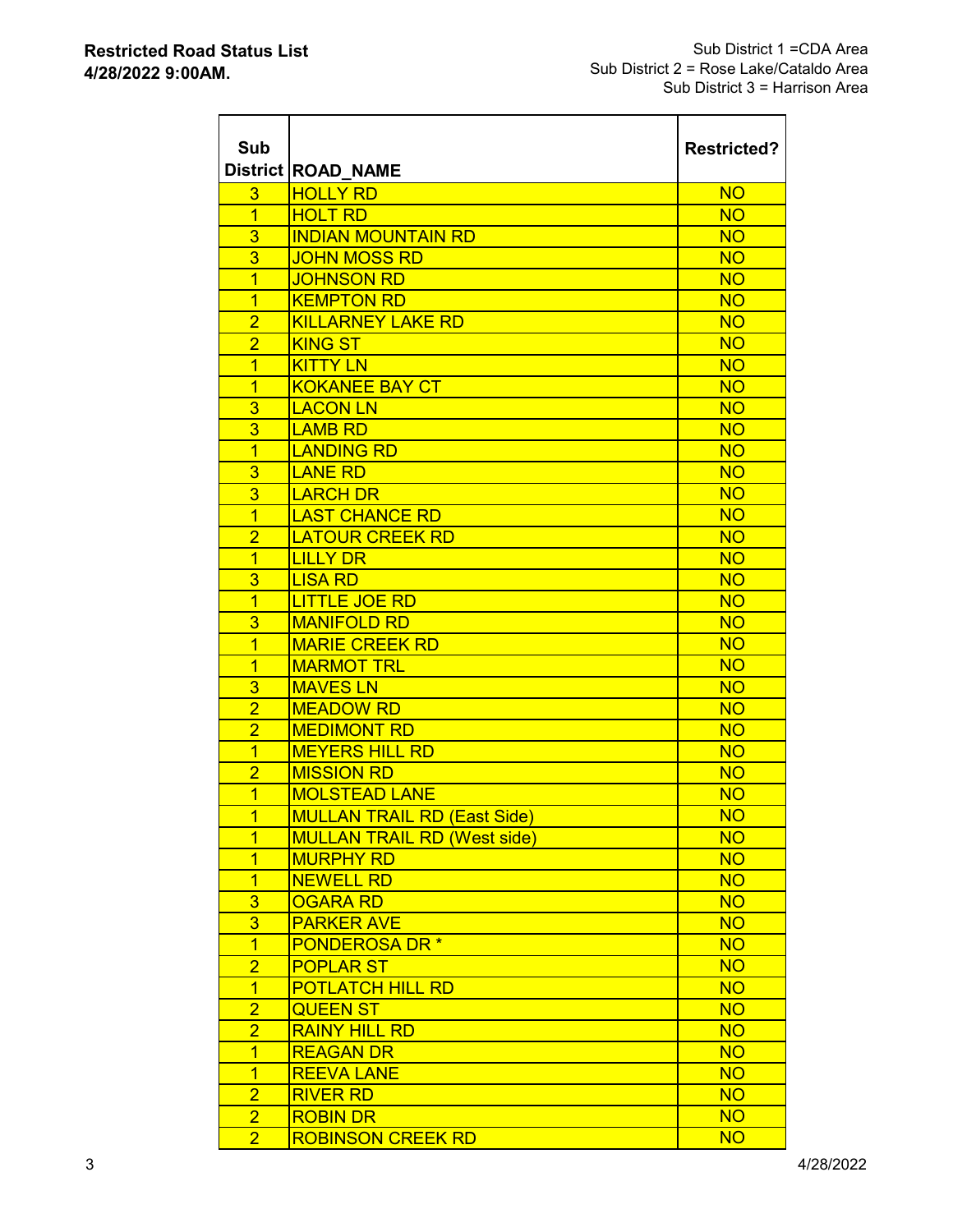$\overline{\phantom{a}}$  , and the set of  $\overline{\phantom{a}}$ 

| Sub                 | <b>District ROAD NAME</b>                    | <b>Restricted?</b>     |
|---------------------|----------------------------------------------|------------------------|
| $\overline{2}$      | <b>ROSE CREEK RD</b>                         | <b>NO</b>              |
| 3                   | <b>ROSEWOOD RD</b>                           | <b>NO</b>              |
| $\overline{1}$      | <b>ROYAL ANNE DR</b>                         | <b>NO</b>              |
| 3                   | <b>RUSSELL RD</b>                            | <b>NO</b>              |
| $\overline{2}$      | <b>SCHLAGEL DRAW RD</b>                      | <b>NO</b>              |
| $\overline{2}$      | <b>SCHOOL HOUSE LOOP</b>                     | <b>NO</b>              |
| $\overline{1}$      | <b>SEARCHLIGHT ROAD</b>                      | <b>NO</b>              |
| $\overline{2}$      | <b>SERVICE CREEK LOOP</b>                    | <b>NO</b>              |
| $\overline{2}$      | <b>SERVICE CREEK RD</b>                      | <b>NO</b>              |
| $\overline{2}$      | <b>SHADY LN</b>                              | <b>NO</b>              |
| $\overline{1}$      | <b>SHIRAS RD</b>                             | <b>NO</b>              |
| $\overline{1}$      | <b>SILVER BEACH LOOP</b>                     | <b>NO</b>              |
| 1                   | <b>SILVER ST</b>                             | <b>NO</b>              |
| 3                   | <b>SKY HILL RD</b>                           | <b>NO</b>              |
| 3                   | <b>SKYLINE DR</b>                            | Yes                    |
| $\overline{3}$      | <b>SKYVIEW ROAD</b>                          | <b>NO</b>              |
| $\overline{2}$      | <b>SO. DOYLE ROAD</b>                        | <b>NO</b>              |
| 3                   | <b>SOLOA RD</b>                              | <b>NO</b>              |
| $\overline{3}$      | <b>SOUTH BENEWAH RD</b>                      | <b>NO</b>              |
| $\overline{1}$      | <b>SPRINGVIEW DR</b>                         | <b>NO</b>              |
| 3                   | <b>SQUAW BAY RD</b>                          | <b>NO</b>              |
| $\overline{1}$      | <b>STANLEY HILL RD</b>                       | <b>NO</b>              |
| $\overline{1}$      | <b>STELLA CREEK RD</b>                       | <b>NO</b>              |
| 3                   | <b>STOTT RD</b>                              | <b>NO</b>              |
| $\overline{1}$      | <b>STOWE COURT</b>                           | <b>NO</b>              |
| $\overline{1}$      | <b>SUNNYSIDE RD</b>                          | <b>NO</b>              |
| 3                   | <b>SUNRISE DR</b>                            | <b>NO</b>              |
| 3<br>$\overline{2}$ | <b>SUNSET DR</b><br><b>TAMARACK RIDGE RD</b> | <b>NO</b><br><b>NO</b> |
| $\overline{1}$      | <b>TEMPLIN TRL</b>                           | <b>NO</b>              |
| 3                   | <b>THOMPSON LAKE RD</b>                      | <b>NO</b>              |
| $\overline{1}$      | <b>TIMOTHY LN</b>                            | <b>NO</b>              |
| $\overline{1}$      | <b>TUMBLE CREEK</b>                          | <b>NO</b>              |
| $\overline{2}$      | <b>UPPER BLACK LAKE RD</b>                   | <b>NO</b>              |
| $\overline{2}$      | <b>VALLEYVIEW DR</b>                         | <b>NO</b>              |
| 3                   | <b>VAN DUSEN RD</b>                          | <b>NO</b>              |
| $\overline{1}$      | <b>VISTA LOOP</b>                            | <b>NO</b>              |
| $\overline{1}$      | <b>WALKERS BAY RD</b>                        | <b>NO</b>              |
| $\overline{2}$      | <b>WATSON RD</b>                             | <b>NO</b>              |
| 3                   | <b>WELL SPRINGS ROAD</b>                     | <b>NO</b>              |
| $\overline{3}$      | <b>WHISTLE RD</b>                            | <b>NO</b>              |
| $\overline{1}$      | <b>WHITETAIL CROSSING CT</b>                 | <b>NO</b>              |
| $\overline{2}$      | <b>WILLOW CREEK RD</b>                       | <b>NO</b>              |
| $\overline{1}$      | <b>WILMA RD</b>                              | <b>NO</b>              |
| $\overline{2}$      | <b>WINTON RD</b>                             | <b>NO</b>              |